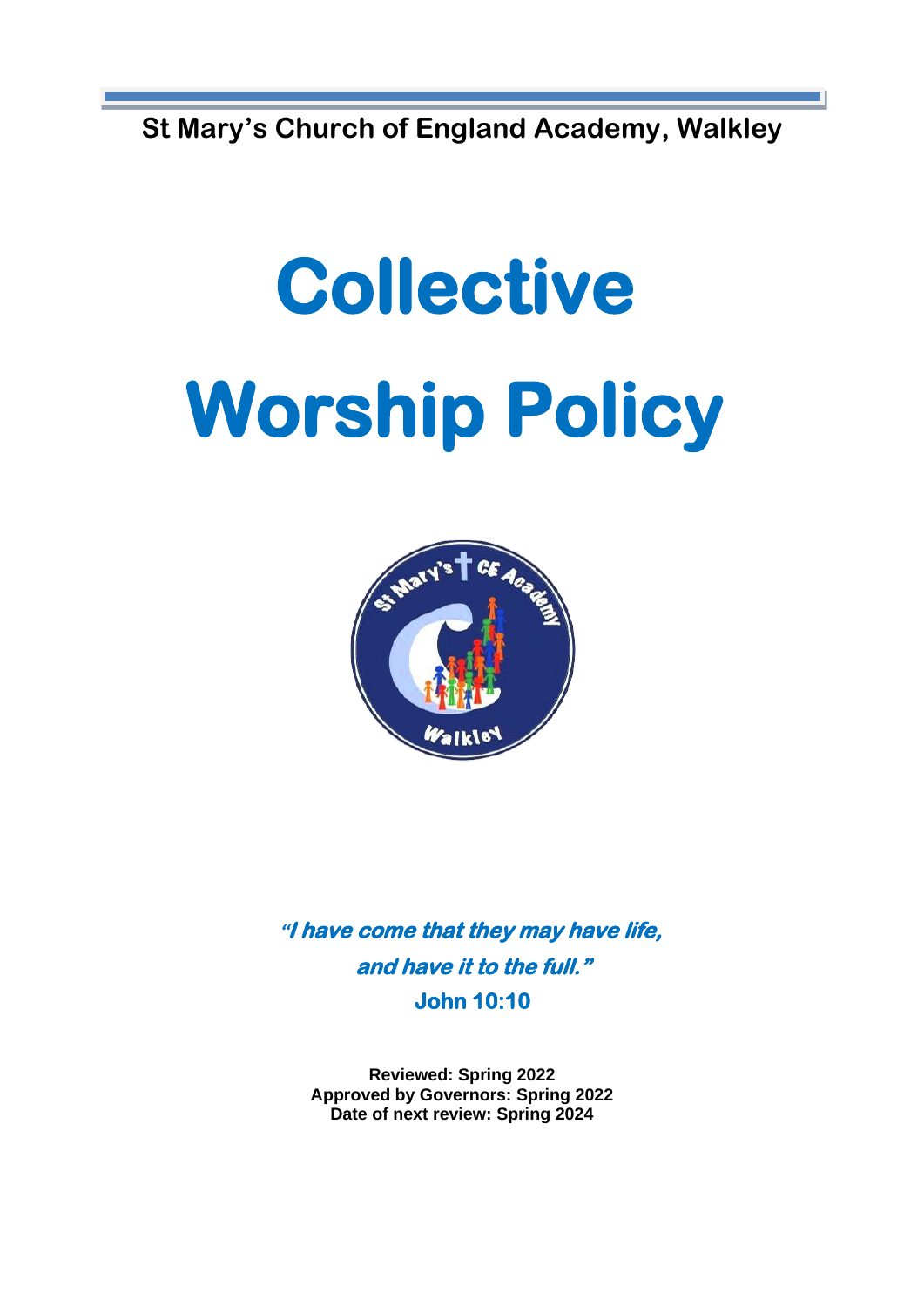## **Collective Worship Policy**



### **Context and Philosophy:**

At St Mary's, we aim to provide a caring environment where every child can thrive and is supported to achieve their unique & amazing potential as a child of God.

St Mary's aims to serve its community by providing education of the highest quality within the context of Christian belief and practice. It encourages an understanding of the meaning and significance of faith and promotes Christian values through the experiences it offers all its pupils. We recognise that it is extremely important to provide varied experiences for our children in order that they can develop fully on a spiritual, moral, social & cultural level. The school sees the time set aside for Collective Worship as being a time for sharing and togetherness as well as a sharing of knowledge, feelings and experience. It is seen as a time when we foster a sense of belonging to the school, to the wider community of Walkley and to the society and world in which we live. It is a special act or occasion where the purpose is to show reverence to God.

#### **Legal Requirements:**

Collective Worship is a legal requirement of schools under the 1944 Education Act, affirmed in subsequent legislation (1988 and1996). It is the responsibility of the Headteacher and the governors to discharge this requirement. The law states that:

- All pupils must attend every day unless withdrawn by their parents;
- It may take place at any time of day;
- It need not involve the whole school at once but can be for any existing group, e.g. classes or key stages;
- It must be wholly or mainly of a broadly Christian character, reflecting the broad traditions of Christian belief;

• It should be appropriate to the 'family backgrounds of pupils and to their age and aptitude'.

In 1994 a government circular was issued to clarify the law on Collective Worship. This is non-statutory advice, intended to help schools meet the legal requirements. It stated that there should be opportunities for pupils to:

- worship God;
- consider spiritual and moral issues;
- explore their own beliefs;
- encourage participation and response; promote community / shared values;
- reinforce positive attitudes.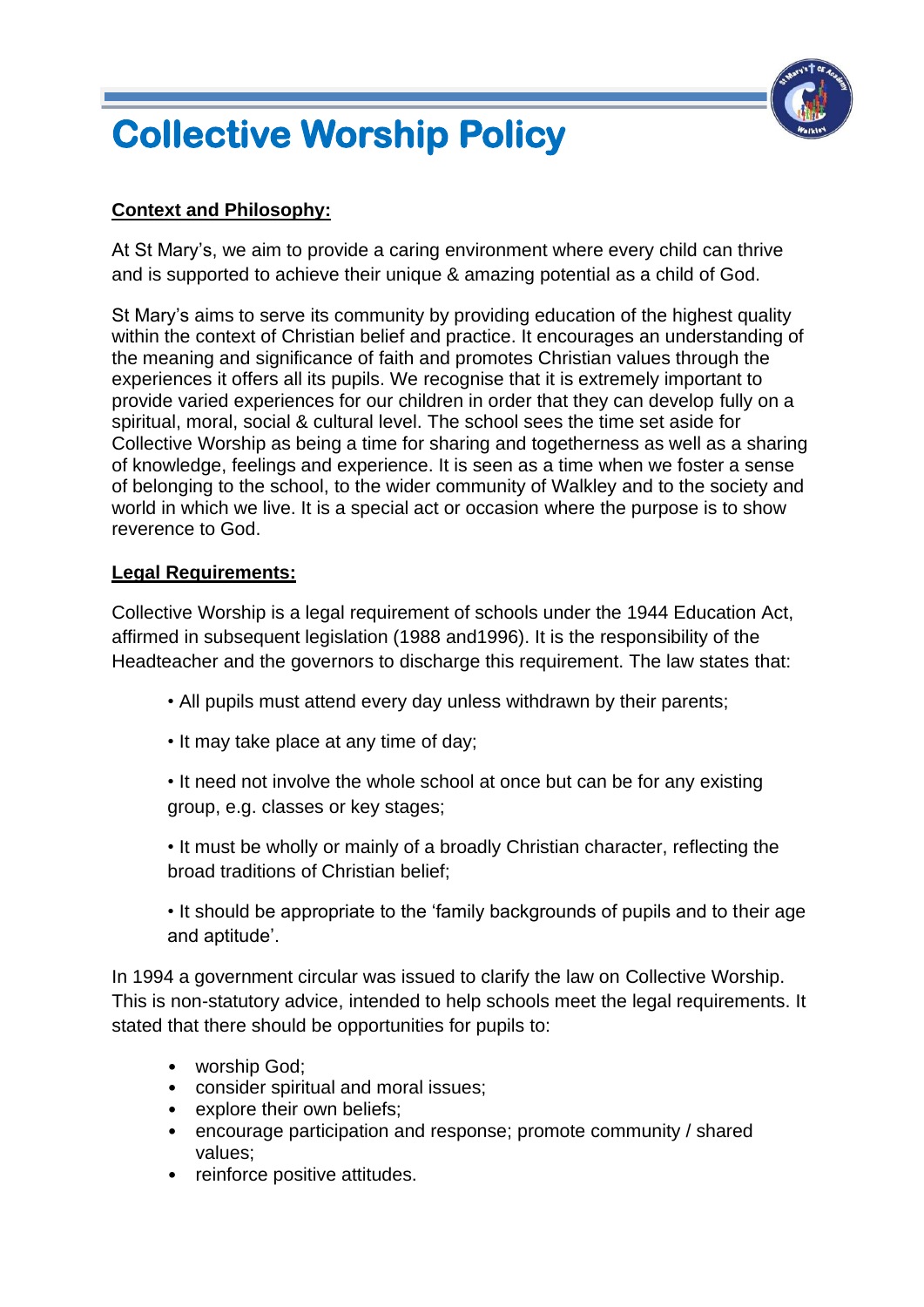#### **The Purpose of Collective Worship:**

At St Mary's, Collective Worship is an opportunity to come together to share, reflect and explore personal beliefs, issues of identity, and questions of meaning and purpose. Each half term a new theme is introduced and is explored in the acts of Collective Worship. In this way it makes an important contribution to promoting children's spiritual, moral, social and cultural (SMSC) development. It is also a vehicle for supporting inclusion as well as building community cohesion.

In accordance with the law and the ethos of our school, the majority of acts of Collective Worship reflect the 'broad traditions of Christian belief'. This does not restrict the focus exclusively to Christianity alone, but will sometimes include material from a range of spiritual, religious and secular contexts. Our aim is that no child be withdrawn from Collective Worship.

Pupils will be encouraged to explore ideas arising from the stimulus material presented by staff and visitors and invited to reflect on them, from their own perspectives. There is never any intention to impose religious ideas or beliefs on pupils but often the material can raise issues and questions that are relevant to their lives, irrespective of their background.

There will always be a time of quiet when pupils are invited to reflect on the focus of the assembly, with an invitation to those children for whom it is appropriate to make their thoughts into a personal prayer. Sometimes words of traditional prayers are used to support that reflection.

Through Collective Worship at St Mary's, our intentions are that:

- Children will take part in Collective Worship every day;
- The collective worship will include the singing of hymns, choruses and songs and opportunities are given, both to join in with and to listen to prayers;
- Time will also be provided for silence and reflection;
- Themes from our St Mary's Two Year Cycle of Assemblies will be used will be varied and will always have a moral imperative whether based on Biblical topics or relating to the cycle of the seasons, the wonders of the world, the deeds of human kind or the celebration of religious festivals;
- Themes will also relate to special days & celebrations plus the children's interests;
- The themes will be put forward in a variety of ways, e.g. through story, prose, poetry, drama, art, music, discussion;
- Whilst the majority of assemblies will be Christian based, there will sometimes be a focus or reference to other faiths;
- All members of staff are given the opportunity to lead Collective Worship;
- All children are given the opportunity to take a lead;
- Members of appropriate organisations are invited to share in Collective Worship.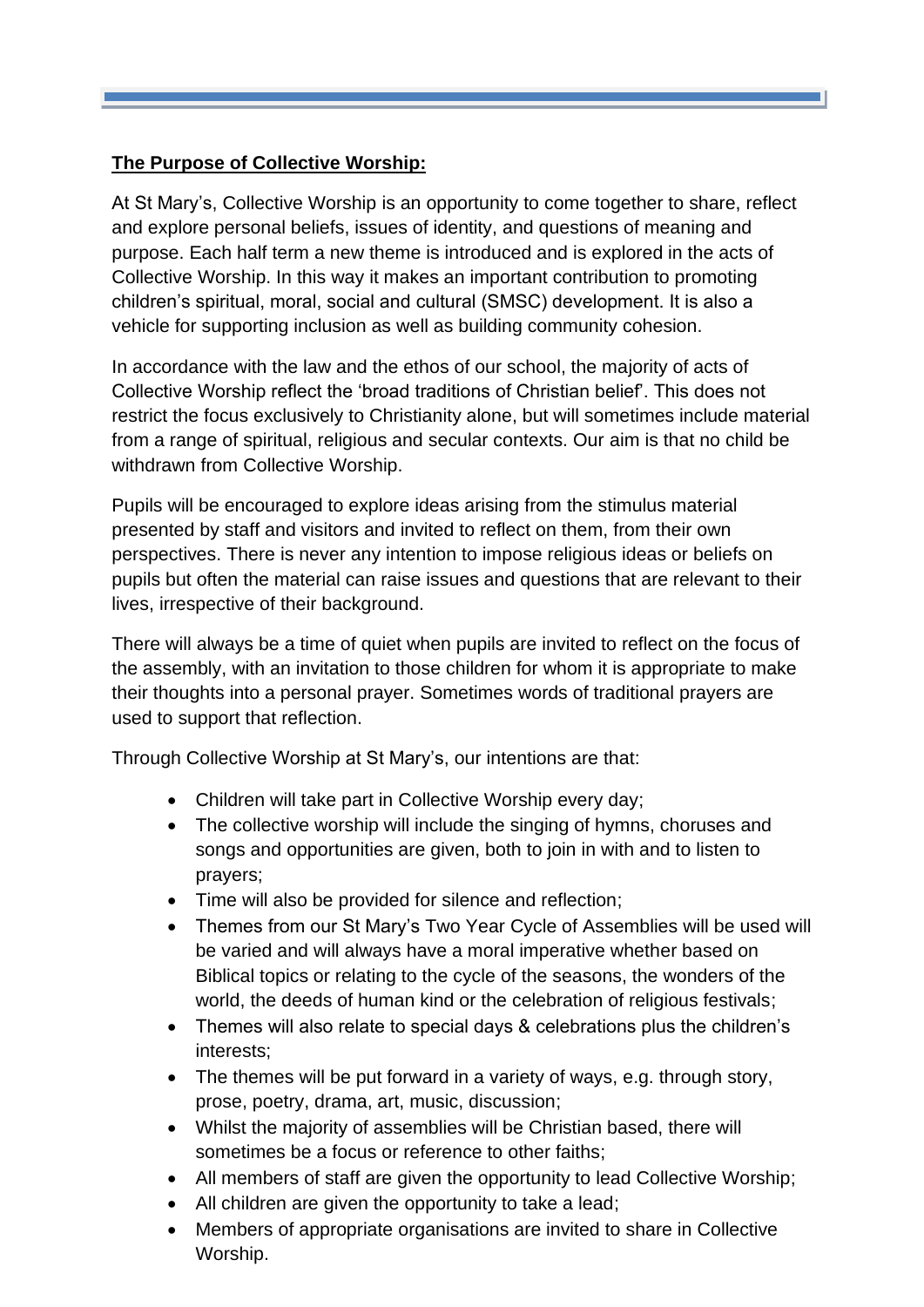Through the above, we intend that our children will:

- have the opportunity to worship & to develop a relationship with God if they wish to;
- Develop an understanding of Christian values, where these originate & what these can add to their own life & practice;
- develop respect and understanding of the self and of others;
- create a sense of belonging and connecting to the world;
- develop empathy and community with others;
- provide security within which pupils can share their values and beliefs;
- provide opportunities to question and reflect;
- promote discernment and support pupils in combating prejudice;
- encourage an appreciation of the intangible, e.g. beauty, truth, love, goodness as well as for mystery, paradox, and ambiguity.

#### **The Pattern of Collective Worship:**

At St Mary's, we conduct assemblies in a dignified and respectful manner. We tell children that assembly time is a period of calm reflection. We regard it as a special time and expect children to behave in an appropriate manner. We ask them to be quiet and thoughtful and to listen carefully to the teachings and participate fully in prayer and singing. We create an appropriate atmosphere by using music and sometimes candles or other objects that act as a focal point for the attention of the children.

| <b>Monday</b><br><b>Whole School</b> | <b>Tuesday</b><br><b>Whole</b><br><b>School</b> | Wednesday<br><b>Whole School</b> | <b>Thursday</b><br><b>Whole</b><br><b>School</b> | <b>Friday</b><br><b>Whole</b><br><b>School</b> |
|--------------------------------------|-------------------------------------------------|----------------------------------|--------------------------------------------------|------------------------------------------------|
| Celebration                          | <b>Themed</b>                                   | <b>Themed</b>                    | Singing                                          | Reflection                                     |
| Assembly in                          | Assembly $-$                                    |                                  | Assembly $-$                                     | Assembly-                                      |
|                                      |                                                 | $Assently -$                     |                                                  |                                                |
| which the St                         | taken from the                                  | taken from the                   | Vibrant & active                                 | Pupils are given                               |
| Mary's                               | St Mary's Two                                   | St Mary's Two                    | songs of praise                                  | the opportunity                                |
| Declaration, St                      | Year Cycle of                                   | Year Cycle of                    | & worship.                                       | to reflect on                                  |
| Mary's 'Proud                        | Assemblies &                                    | Assemblies &                     |                                                  | world events                                   |
| to Be' List &                        | including prayer                                | including prayer                 |                                                  | that occurred                                  |
| Lord's Prayer                        | & reflection or                                 | & reflection or                  |                                                  | that week and                                  |
| are recited.                         | presented by a                                  | presented by a                   |                                                  | to say their own                               |
|                                      | Visitor to the                                  | Visitor to the                   |                                                  | prayers                                        |
|                                      | school.                                         | school.                          |                                                  |                                                |

#### **Monitoring & Evaluation:**

Monitoring of Collective Worship occurs both formally and informally. It occurs informally though pupil & staff discussion with valued feedback from parents and visitors. In addition, it also takes place more formally via the work of the St Mary's CREW Council made up of pupils from Y4 to Y6 who meet very regularly with the RE Coordinator as well as the Head of School to discuss their views on RE & Collective Worship.